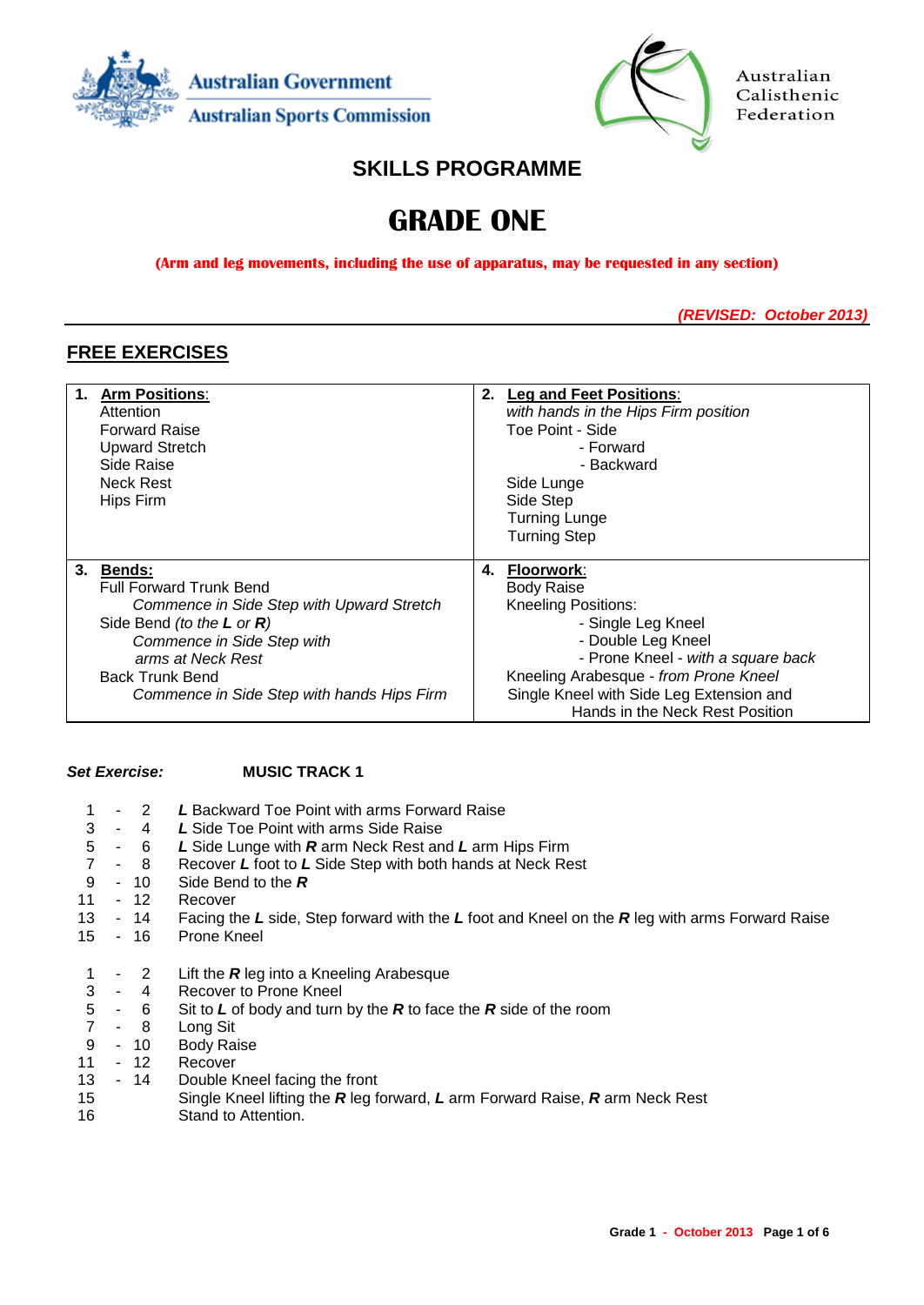# **ROD EXERCISES**

| <b>Under Grip:</b>                   |                                                                                                                     |
|--------------------------------------|---------------------------------------------------------------------------------------------------------------------|
| Side Raise Twist                     | Single Hand Strike – can be requested in any position                                                               |
| <b>Forward Raise Twist</b>           | as per the Technical Guide                                                                                          |
| Side Raise Twist with Curve Overhead | Arms Folded at Forward Raise                                                                                        |
| Vertical Twist                       |                                                                                                                     |
| Single Flash                         | <b>Side Raise Twist and Side Raise Twist with Curve</b><br>Overhead may be requested with a Flash or Twist<br>entry |

#### *Set Exercise:* **MUSIC TRACK 2**

- 1 2 Flash or Twist into *L* Side Raise Twist with *L* Side Toe Point
- 3 4 *L* Side Lunge with Curve Overhead to the *L*
- 5 6 Recover to *L* Side Toe Point with arms Forward Raise
- 7 8 Attention
- 9 10 **R** Single Flash<br>11 12 **R** Single Flash
- 12 **R** Single Flash
- 13 14 *R* Side Lunge with *R* Side Raise Twist
- 15 16 Attention.
- 1 2 *L* Forward Toe Point with *L* Forward Raise Twist
- 3 4 Attention
- 5 6 *R* Backward Toe Point with *R* Forward Raise Twist
- 7 8 Attention
- 9 10 Turn to face the *L* and *L* Side Step to the *Back*, Twist *R* hand to Vertical Twist
- 11 12 Forward Truck Bend
- 13 14 Recover
- 15 16 Turn to face the *Front* bringing the *L* foot to Attention and Unflash/Slide *L* hand across to Rod across Legs.

# **CLUB SWINGING**

| $1_{-}$ | Inward:<br><b>Full Circle</b><br><b>Head Swing</b><br><b>Back Swing</b><br>Side Raise Swing                           |    | 2. Outward:<br><b>Full Circle</b><br><b>Head Swing</b><br><b>Back Swing</b><br>Side Raise Swing<br>Leg Swing<br>Double Fold at Side Raise                                                                                                                                     |
|---------|-----------------------------------------------------------------------------------------------------------------------|----|-------------------------------------------------------------------------------------------------------------------------------------------------------------------------------------------------------------------------------------------------------------------------------|
|         | 3. Parallel: (L& R directions)<br><b>Full Circle</b><br><b>Head Swing</b><br>Leg Swing<br><b>Overhead Wrist Swing</b> |    | 4. Parallel: facing the Forward side<br><b>Forward Raise Swing</b><br>Full Circles - Alternating with Forward Raise Swings<br>Body Swing to the Back and the Front<br><b>Body Cross</b><br>Double Fold<br>5. Parallel: facing the Backward side<br><b>Forward Raise Swing</b> |
|         | 6. Side Windmill: (L& R directions)<br><b>Full Circle</b><br><b>Head Swing</b>                                        | 7. | <b>Side Windmill:</b> facing the <b>Forward</b> side<br><b>Forward Raise Swing</b><br><b>Full Circles</b>                                                                                                                                                                     |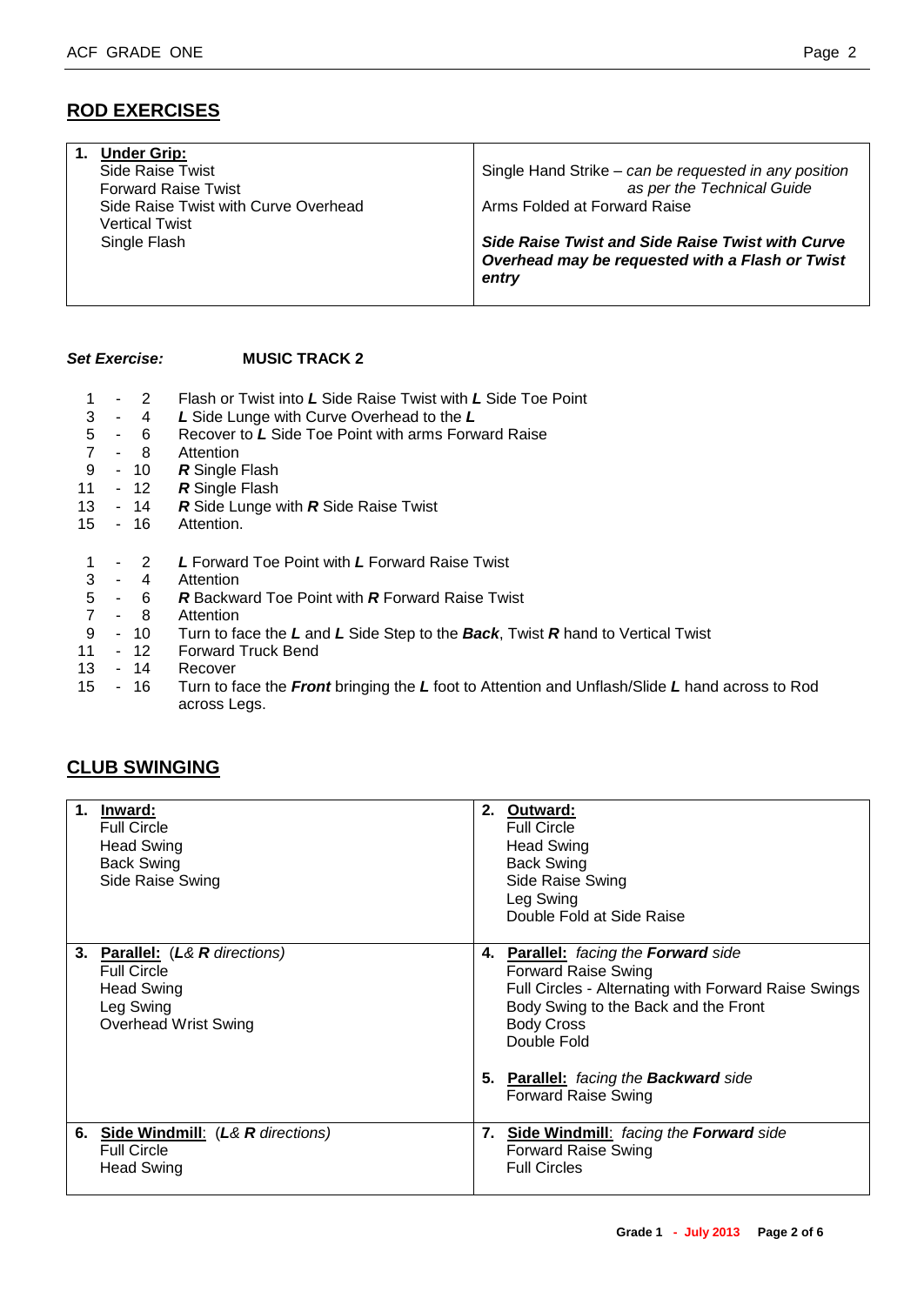### **CLUB SWINGING (cont'd)**

#### *Set Exercises:* **MUSIC TRACK 3**

*On the 4 bar introduction -*

- *1 - 2 Wait standing at Attention with the clubs along the arms*
- *3 - 4 Side Step to the L and swing the clubs Inward to Upward Stretch*

Inward:

- 1 Full Circle<br>2 Head Swir
- **Head Swing**
- 3 Full Circle
- 4 Side Raise Swing
- 5 6 Circle to Back Swing
- 7 Circle to Head Swing
- 8 Upward Stretch

Outward:

- 1 Full Circle
- 2 Head Swing
- 3 Side Raise Swing
- 4 6 Double Fold
- 7 Leg Swing
- 8 Full Circle to Upward Stretch

Side Windmill:

- *Commence with the R arm to the L Side*
- 1 Full Circle to the *L*
- 2 Head Swing
- 3 4 Face the *Forward side* **(***L)* and Forward Raise Swings *L, R, L*
- 5 One Full Circle with each arm, *R* then *L*
- 6 One Forward Raise Swing with each hand, *R* then *L*
- 7 Face the *Front* then Full Circle
- 8 Head Swing
- 9 16 *Repeat* to the *R* side.

# **FIGURE MARCHING**

| <b>Identify in Set Exercise:</b> |                                               |
|----------------------------------|-----------------------------------------------|
| Marking Time                     |                                               |
| Forward March with arm swinging  | Note: The accepted method of corner turns for |
| Side Stepping                    | this examination is shown on the DVD          |
| Corner Turns                     |                                               |

*Set Exercise:* **MUSIC TRACK 4**

*Commence in the upstage R corner and facing the L side*

- 1 32 Forward March with arm swinging, around in a square with corner turns on counts 7, 15, 7, 15, back to starting position
- 1 8 Face the *L* side and Marking Time
- 9 16 Face the *Front* and Marking Time
- 1 8 2 Side Steps to the *L*
- 9 16 2 Side Steps to the *R*
- 1 4 Marking Time to the *Front*
- 5 8 Marking Time facing the *L* side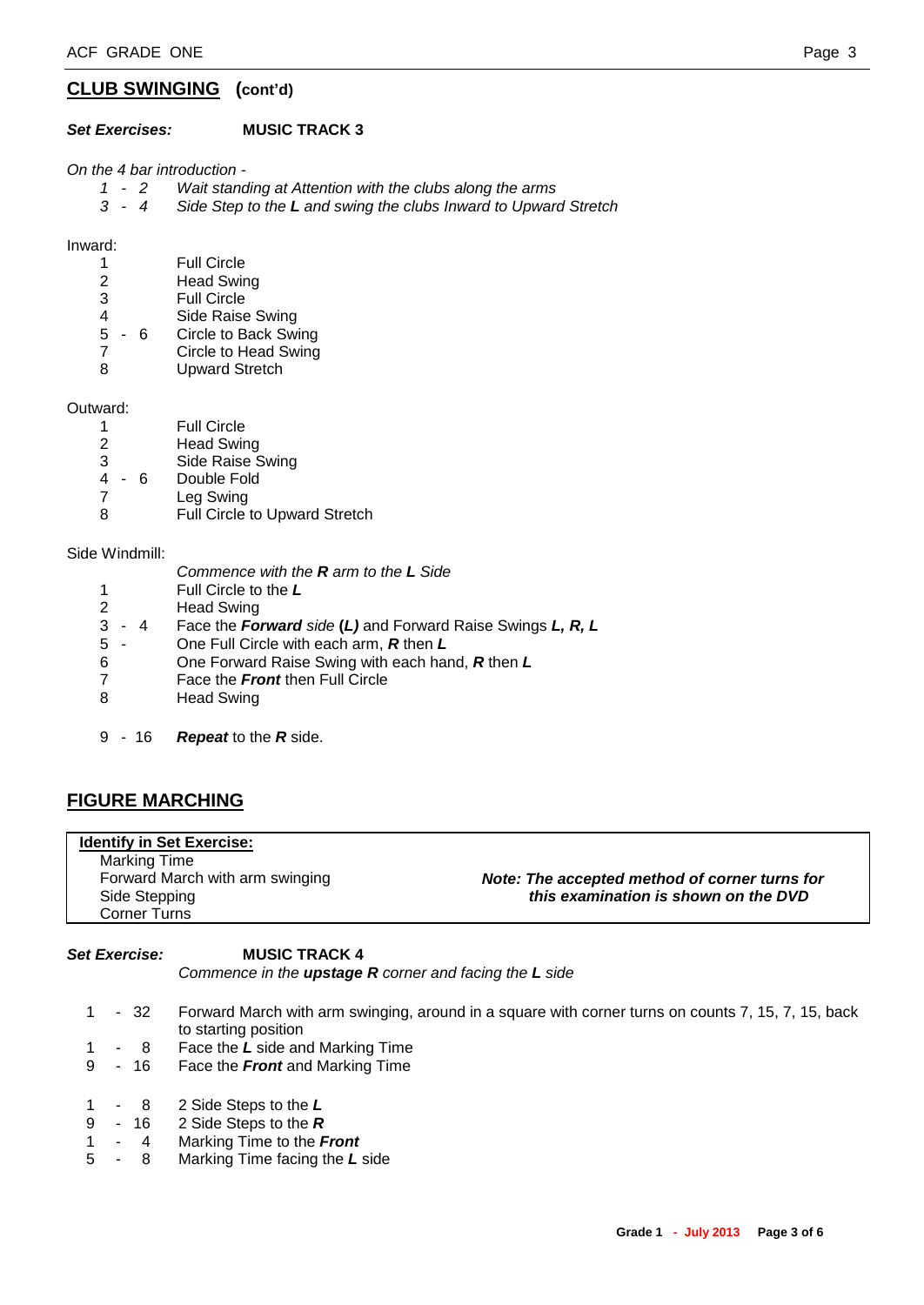# **AESTHETIC**

*Expression is required in set choreography*

| 1. Arm Positions:<br><b>Preparation Position</b><br>1 <sup>st</sup> Position<br>2 <sup>nd</sup> Position<br>3 <sup>rd</sup> Position<br>4 <sup>th</sup> Position | 2. Leg and Feet Positions:<br>1 <sup>st</sup> Position<br>2 <sup>nd</sup> Position<br>3 <sup>rd</sup> Position<br>5 <sup>th</sup> on Demi-pointe                                                         |
|------------------------------------------------------------------------------------------------------------------------------------------------------------------|----------------------------------------------------------------------------------------------------------------------------------------------------------------------------------------------------------|
| 5 <sup>th</sup> Position<br>Low 2 <sup>nd</sup> Position                                                                                                         | <b>NOTE:</b><br>DEVANT - Term used to describe a position in<br>which the working leg is placed in front of the<br>other foot or in front of the body.<br>DERRIÈRE - Term used to describe a position in |
|                                                                                                                                                                  | which the working leg is placed behind the other<br>foot or behind the body.                                                                                                                             |
| 3. Head Positions:<br>Quarter Turn (1/4 Turn)<br>Incline<br><b>Forward Tilt</b>                                                                                  | 4. Identify in Set Choreography:<br>Chassé<br>Fondu<br>Low Développé<br>Dance Mime                                                                                                                       |

#### *Set Choreography***: MUSIC TRACK 5**

*Commence with feet in 3rd Position, R foot in front, Arms in Preparation facing the downstage L corner*

- 1 2 Chassé forward (devant) with the **R** foot Arms 1<sup>st</sup>
- 3 4 *L* Toe Point (derrière) to the back Arms 2<sup>nd</sup> Arms 2<sup>nd</sup>
- 5 6 Fondu on the *R* leg and place the *L* foot (derrière) just behind Arms 1st (through Preparation) the ankle of the *R* leg Rise in 5th on Demi-pointe pivoting by the L to finish Arms 5<sup>th</sup> facing the *downstage R* corner, L foot in front (devant) in 5<sup>th</sup> on Demi-pointe
- 7 8 Lower to 3<sup>rd</sup> Position, with the L foot in front (devant) Arms through 2<sup>nd</sup>
- 9 16 Repeat to the other side and finish facing *downstage R* with feet in  $5<sup>th</sup>$  on Demi-pointe **R** foot in front Arms  $5<sup>th</sup>$
- 1 6 Travelling **downstage R**, Fondu on the L leg, walk Arms 2<sup>nd</sup> (through Prep) to 1<sup>st</sup> to 2<sup>nd</sup> *R, L, R* through Low Développé
- 7 9 Step forward on the *L* foot and Fondu, placing the tip of the Listening Mime *L* arm to 2nd palm *R* foot behind (derrière) in the Curtsey position facing down and *R* hand by ear
- 10 12 Rise in 5th on Demi-pointe, with the *L* foot in front (devant) Dance Mime Rolling the hands
- 13 16 Face the **Front**, Side Step to the L and place the tip of the Arms to Low 2<sup>nd</sup> with the *R* foot behind (derrière) in the Curtsey position (Classical pose), palms facing down Curtsey and recover from Curtsey extending the supporting leg.

Finish arms in Preparation

 whilst carrying the arms through 1<sup>st</sup> to 5<sup>th.</sup>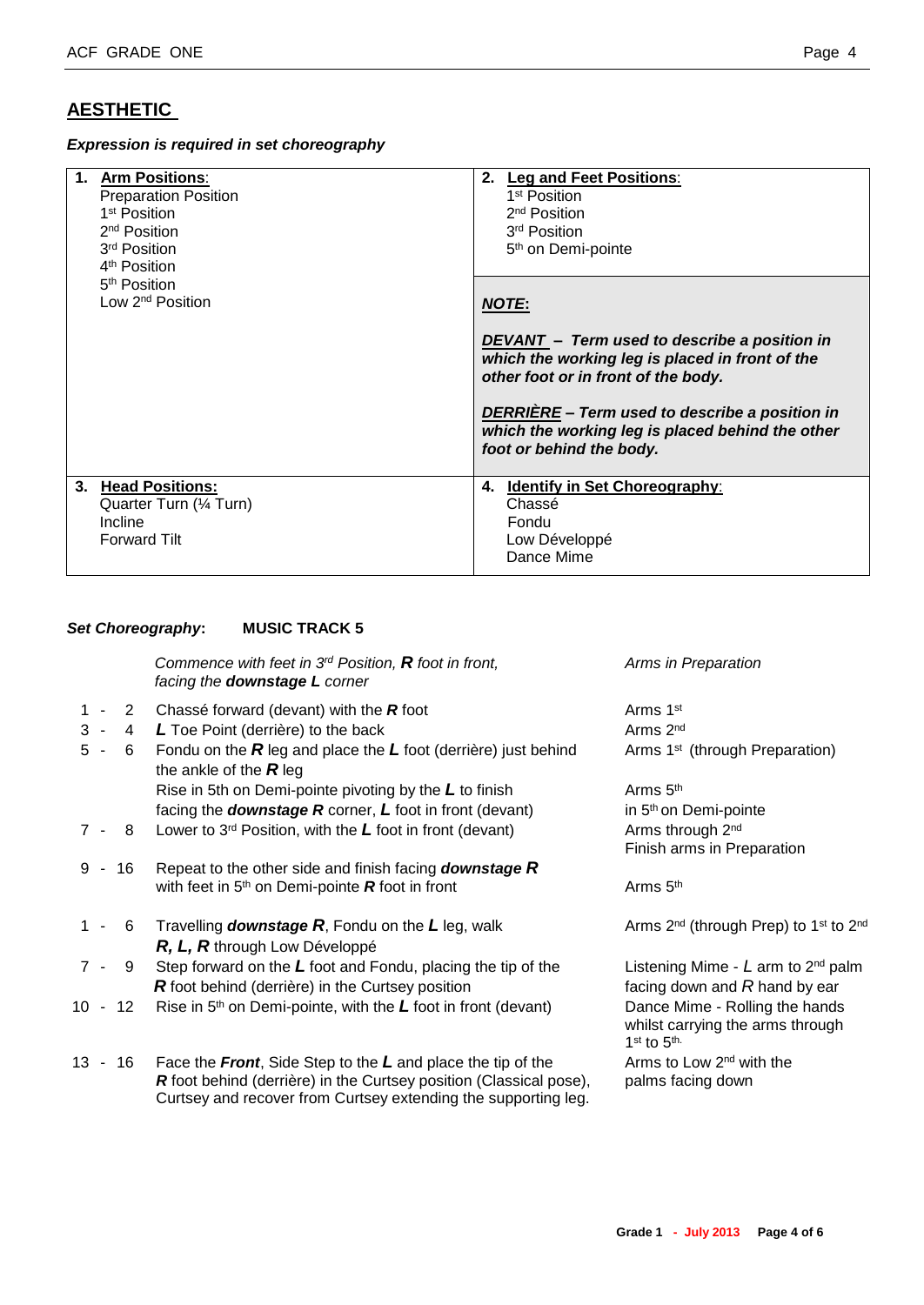#### *TURNOUT EXERCISE:* **MUSIC TRACK 6**

*Commence with feet in 1st, arms in Preparation. Use all the music to execute to the L side only.*

| $1 \quad$<br>$-2$<br>3<br>$-4$<br>- 6<br>5<br>$7 - 8$<br>$9 - 10$<br>$11 - 12$ | Demi-plié<br>Recover<br>Demi-plié<br>Recover<br>Rise in 1 <sup>st</sup> Position (do not keep the heels together)<br>Lower the heels |                                                                             |
|--------------------------------------------------------------------------------|--------------------------------------------------------------------------------------------------------------------------------------|-----------------------------------------------------------------------------|
| 13 - 14                                                                        | L Side Toe Point<br>15 - 16 Lower heel in $2^{nd}$ Position                                                                          | Arms to 1 <sup>st</sup><br>Arms to 2 <sup>nd,</sup> lower to Preparation    |
| $1 - 4$                                                                        | Grand (deep) plié in 2 <sup>nd</sup> Position                                                                                        | Open arms to Low $2^{nd}$ with a $\frac{1}{4}$<br>Turn of the Head to the L |
| $5 - 8$                                                                        | Recover<br>9 - 10 Rise in $2^{nd}$ Position<br>11 - 12 Lower the heels                                                               | Bring arms back to Preparation                                              |
| 13 - 14                                                                        | L Side Toe Point                                                                                                                     | Open arms to Low $2^{nd}$ with a $\frac{1}{4}$<br>Turn of the Head to the L |
| 15 - 16                                                                        | Close $L$ foot to 1 <sup>st</sup> Position.                                                                                          | Arms to Preparation                                                         |

# **DANCE**

#### *Expression is required in set choreography*

| <b>Identify in Set Choreography:</b><br>1.<br>Galop - Side<br>Temps Levé in Low Retiré - with the foot<br>Behind (derrière) | Coupé<br><b>Spring Points</b><br>Polka - Forward<br>Sautés                                                                             |  |
|-----------------------------------------------------------------------------------------------------------------------------|----------------------------------------------------------------------------------------------------------------------------------------|--|
| Petit Jetés                                                                                                                 | <b>NOTE:</b>                                                                                                                           |  |
|                                                                                                                             | DEVANT - Term used to describe a position in<br>which the working leg is placed in front of the<br>other foot or in front of the body. |  |
|                                                                                                                             | DERRIÈRE - Term used to describe a position in<br>which the working leg is placed behind the other<br>foot or behind the body.         |  |